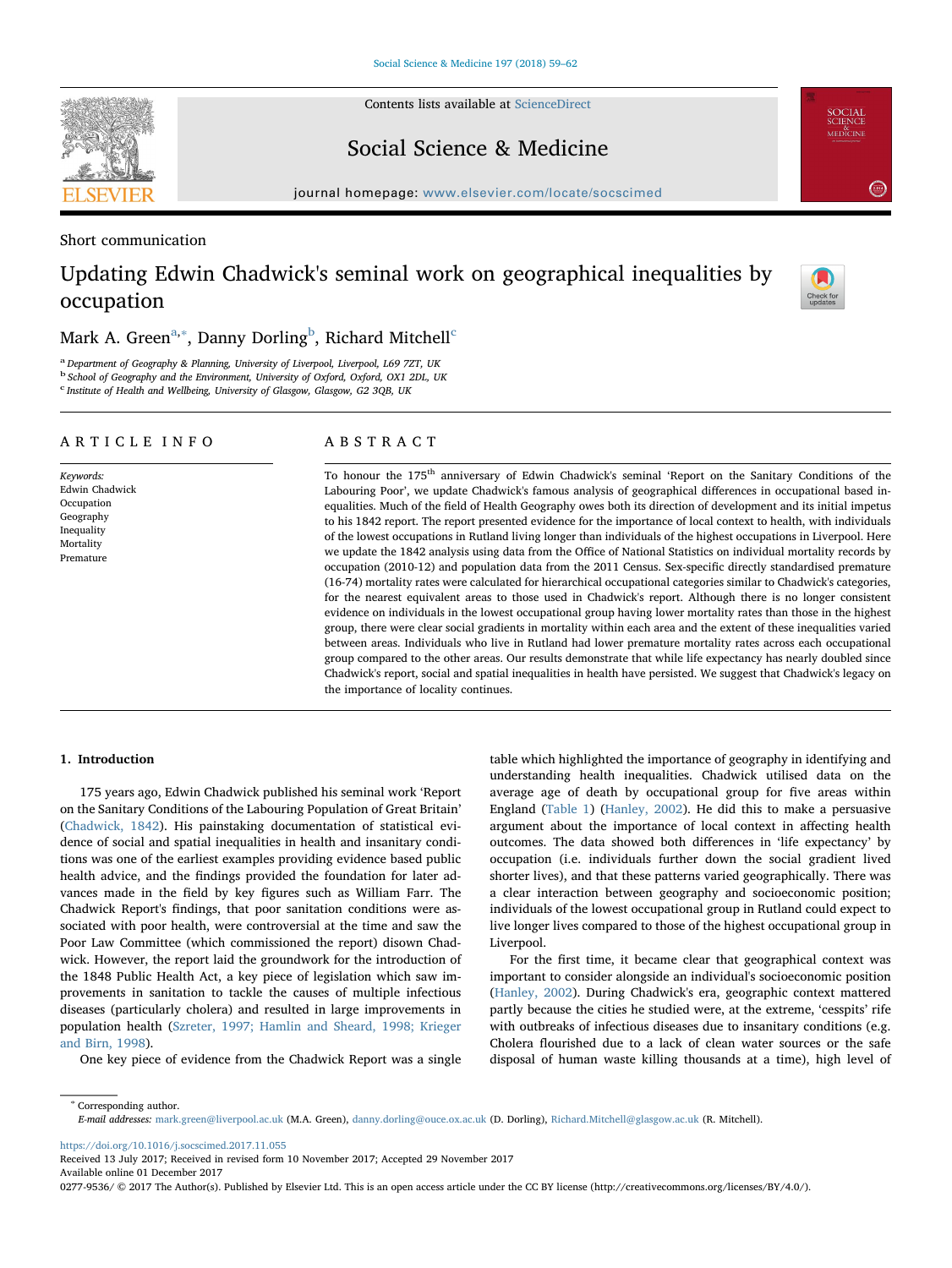#### <span id="page-1-0"></span>Table 1

Average age of death for occupation group by location (after [Chadwick, 1842\)](#page-3-0).

| Location      | Professional Trades | Tradesmen | Labourers |
|---------------|---------------------|-----------|-----------|
| Rutland       | 52                  | 41        | 38        |
| Leeds         | 44                  | 27        | 19        |
| Liverpool     | 35                  | 22        | 15        |
| Manchester    | 38                  | 20        | 17        |
| <b>Bolton</b> | 34                  | 23        | 18        |

pollutants due to unregulated industry, and overcrowded slum housing facilitating the spread of diseases. In contrast, Rutland was an 'idyllic' rural settlement set aside from the problems and squalor of Victorian cities. Much of the field of Health Geography today owes its direction of development and initial impetus to this single piece of evidence. It moved debates beyond simply describing geographical inequalities, towards identifying and explaining the numerous ways in which geographic context influences health outcomes.

On the 175th anniversary of the report, we update this important piece of evidence by examining the extent to which geographical inequalities still vary by occupational-based mortality rates, and whether the importance of local context seen in Chadwick's era still persists today.

#### 2. Materials and methods

It is a legal requirement that all deaths in England are registered. Information on all deaths are compiled into a database by the Office for National Statistics (ONS) [\(Devis and Rooney, 1999\)](#page-3-3). We were granted access to an anonymised version of the database which included data on individual deaths capturing age, sex, cause of death, occupation and residence (postcode). We extracted deaths for the calendar period 2010- 12.

Occupation was captured as the last profession an individual held and was recorded using the National Statistics Socio-economic Classification (NS-SeC). Since all individuals who were aged between 16 and 74 had complete coverage in the database, we restricted the focus of our study to these ages only (i.e. premature mortality in adults) unlike Chadwick who considered all ages. We used the three group version of NS-SeC since these groups best approximated Chadwick's categories (as well as having a clear hierarchy allowing ordered relative comparisons). The categories were: 'Higher' (e.g. managerial and professional professions), 'Intermediate' (e.g. clerical, sales and small employers), and 'Lower' (e.g. routine and semi-routine occupations). A limitation of the occupational data is that the deceased's last profession was reported by the individual who registered the death. This may have introduced a misclassification error if insufficient detail was provided or the profession failed to reflect an individual's true socioeconomic position (e.g. they had changed occupation late in life) [\(Alderson,](#page-3-4) [1972\)](#page-3-4). One strength of our use of broad occupational groups was to minimise the potential risk of misclassification bias as far as possible.

Sex-specific population counts by NS-SeC group were collected from the 2011 Census (we used these data as proxies for 2010 and 2012 as

well). Sex-specific directly standardised mortality rates (per 100,000 population) were then calculated for each occupational group for each Local Authority to account for differences in the age composition between places (including 95% Confidence Intervals). We calculated the standard population for England using [ONS, 2014](#page-3-5) Census population statistics during the age-standardisation process.

We calculated the Spearman's Rank Correlation Coefficient between the average age of death in Chadwick's data ([Table 1\)](#page-1-0) and our estimates of premature mortality rates for males (for equivalent occupation groups individually) to examine how similar they are between the two periods. Since few females worked in 1842, it was appropriate to only test the association for males. We used Spearman's Rank Correlations rather than Pearson Coefficient as the data do not follow a linear association ([Harris, 2016\)](#page-3-6).

All analyses were completed using R and analytical scripts can be provided upon request.

## 3. Results

[Table 2](#page-1-1) presents sex-specific directly standardised premature mortality rates by location for each occupational group (we have also plotted these results in [Figs. 1 and 2](#page-2-0) to aid interpretation). There is evidence of a clear social gradient by occupation, whereby premature mortality rates were larger in the 'lower' occupational group compared to the 'higher' occupational group. These mortality differences by social group were consistent within location and sex, with premature mortality rates being roughly 2-3 times larger in the 'lower' occupational group compared to the 'higher' group.

Premature mortality rates also varied considerably between the geographical locations. Since fewer people now die under the age of 75 compared with 1842, due to improvements in the standard of living and medical progress, the confidence intervals for some of our estimates shown in [Table 2](#page-1-1) are wide. However, they are not too wide to prevent conclusions being drawn.

Rutland had the lowest premature mortality rate compared to the other locations, and this result was consistent within occupational group (i.e. the confidence intervals for the equivalent occupational group specific premature mortality rates in other locations did not overlap with Rutland). The magnitudes of these geographical differences were substantial, with premature mortality rates 2-3 times higher than compared to the other locations within occupational-group (other than for males of 'lower' occupational group where the magnitude of the effect size was smaller). There were smaller differences in premature mortality rates between the other locations. While Manchester had consistently higher premature mortality rates (particularly for the 'lower' occupational group), the confidence intervals typically overlapped with those for other locations.

Examining the differences between the 'higher' and 'lower' occupational groups by location in a similar vein to Chadwick's study revealed important insights. For males, the premature mortality rate for the 'lower' occupational group in Rutland was larger than both the premature mortality rates for the 'higher' and 'intermediate' occupational groups in the other locations. It suggests that the geographical

<span id="page-1-1"></span>Table 2

Directly standardised premature (16-74) mortality rates per 100,000 population (including 95% CIs) by occupation group for Chadwick's locations (2010-12).

| Location   | Males               |                     |                      | Females             |                     |                     |
|------------|---------------------|---------------------|----------------------|---------------------|---------------------|---------------------|
|            | Higher              | Intermediate        | Lower                | Higher              | Intermediate        | Lower               |
| Rutland    | 88.0 (62.6–113.5)   | 127.6 (68.6–186.5)  | 420.7 (296.4–545.1)  | $46.1(21.0 - 71.1)$ | 77.3 (45.0–109.6)   | $106.0(59.5-152.4)$ |
| Leeds      | 254.5 (232.0–277.0) | 358.7 (327.8–389.7) | 631.5 (597.8–665.3)  | 123.2 (108.4–138.0) | 189.7 (170.1–209.2) | 341.4 (316.1–366.7) |
| Liverpool  | 271.0 (240.5–301.5) | 330.6 (294.6-366.5) | 635.7 (600.8–670.7)  | 141.0 (119.0–162.9) | 155.5 (133.3–177.7) | 267.0 (244.5–289.5) |
| Manchester | 307.0 (268.5–345.6) | 372.0 (327.0–417.0) | 998.5 (938.7–1058.2) | 200.6 (171.6–229.6) | 204.6 (172.5–236.7) | 339.0 (308.0-370.0) |
| Bolton     | 254.6 (219.9–289.3) | 296.5 (254.9-338.1) | 560.8 (514.6-607.0)  | 153.8 (124.5-183.1) | 163.5 (136.2–190.9) | 274.3 (241.6-307.1) |
| England    | 213.6 (211.5–215.7) | 309.9 (306.7-313.1) | 447.0 (444.3–450.3)  | 132.8 (131.2–134.6) | 156.4 (154.3–158.4) | 220.9 (218.7-223.1) |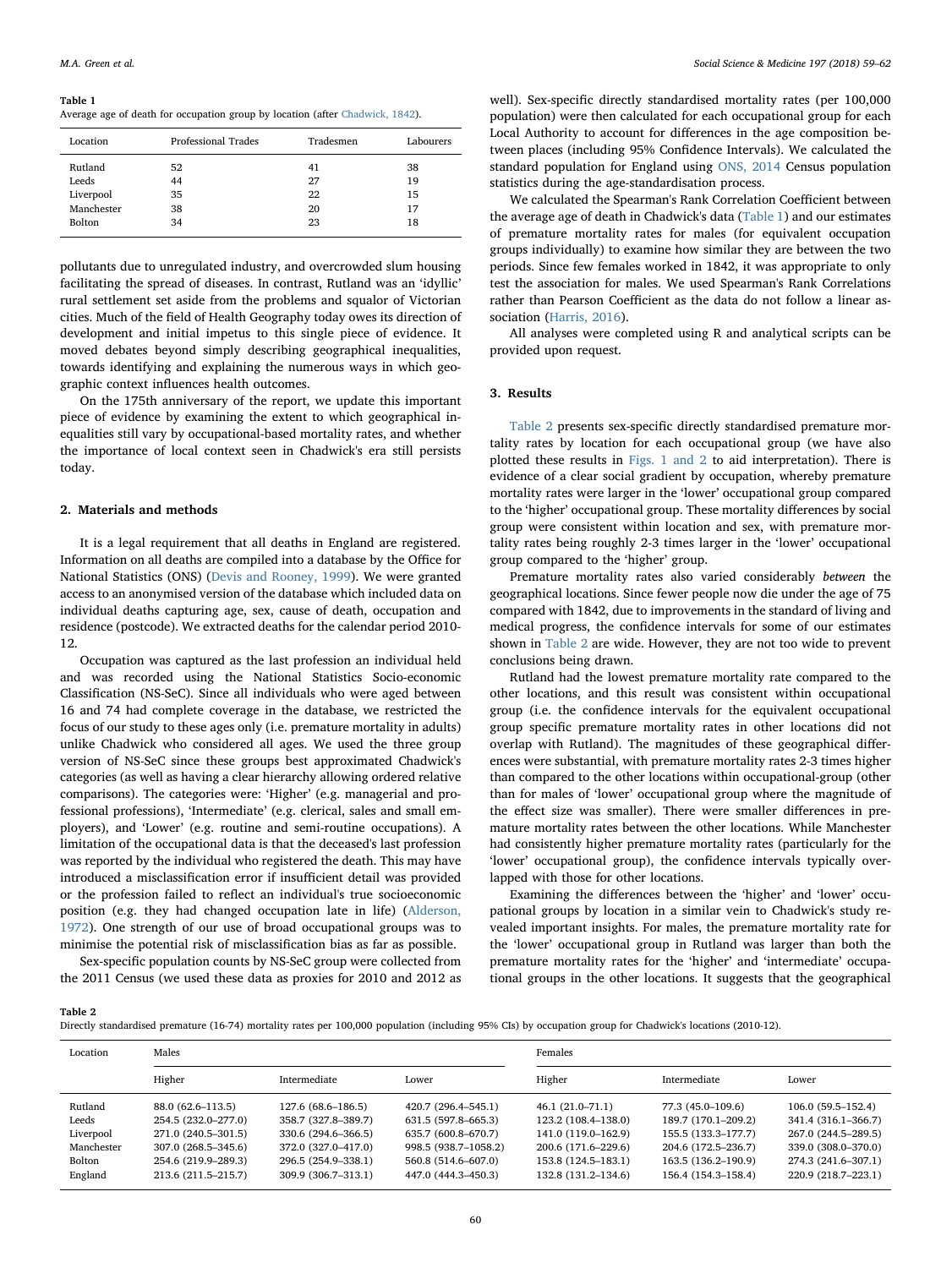1000

750

<span id="page-2-0"></span>

- Bolton - Leeds - Liverpool - Manchester - Rutland

inequalities have narrowed compared to Chadwick's era, since individuals in the lowest occupational groups in Rutland no longer have better health outcomes than those in the highest occupational groups. The premature mortality rate for the 'intermediate' group in Rutland was, however, smaller than the premature mortality rate for the 'higher' groups in all other locations (the confidence intervals do not overlap). It suggests that there still exists some form of interaction between location and socioeconomic position, similar to what Chadwick observed in 1842.

For females, the premature mortality rate for the 'lower' occupational group in Rutland was lower than the premature mortality rate for the 'higher' group in each of the other locations. Although the result

> Fig. 2. Female directly standardised premature mortality rates per 100,000 population (including 95% CIs) by occupation group for Chadwick's locations (2010-12).



Fig. 1. Male directly standardised premature mortality rates per 100,000 population (including 95% CIs) by occupation group for Chadwick's locations (2010-12).



<sup>-</sup> Bolton - Leeds - Liverpool - Manchester - Rutland